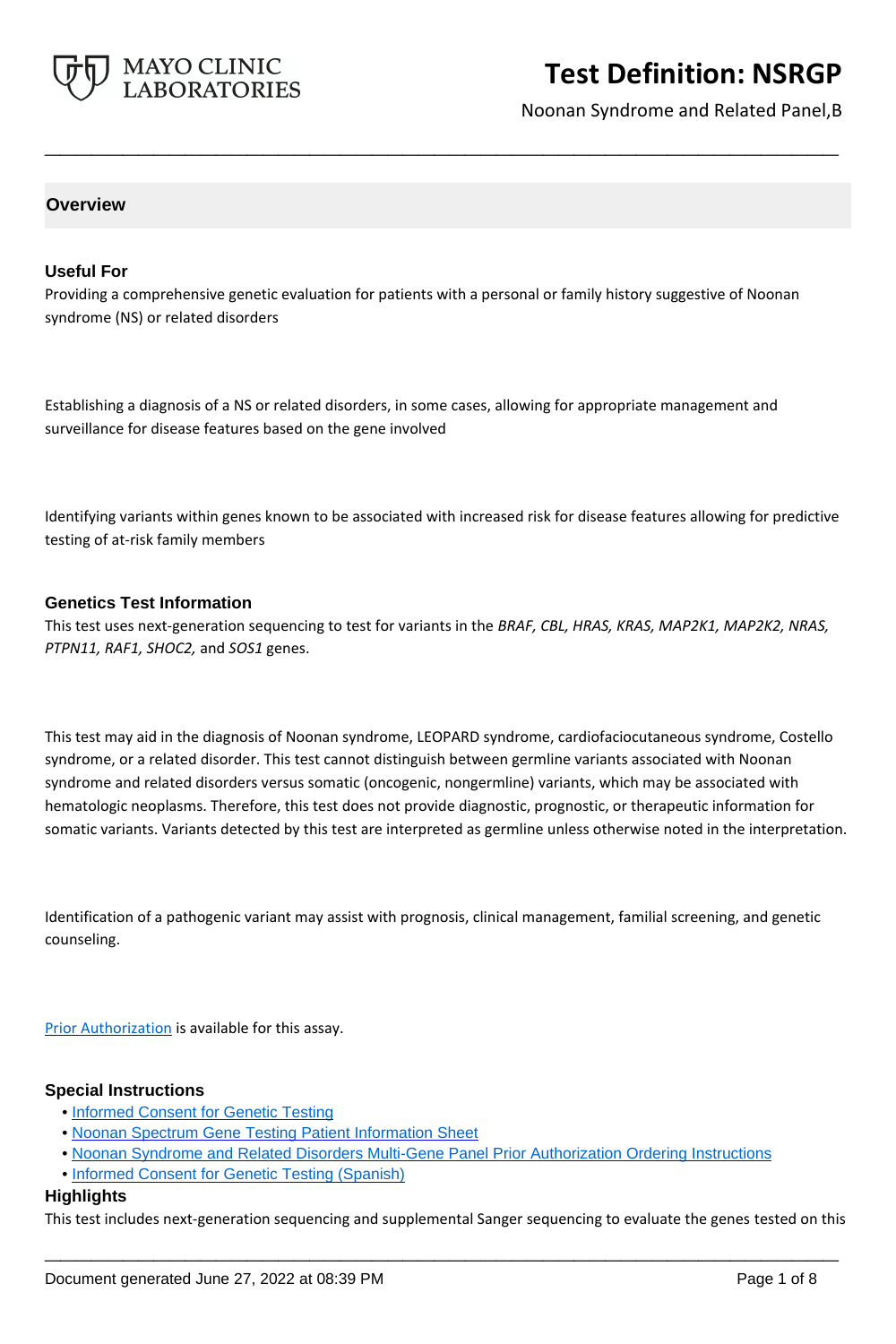

Noonan Syndrome and Related Panel,B

panel.

## **Method Name**

Custom Sequence Capture and Targeted Next-Generation Sequencing followed by Polymerase Chain Reaction (PCR) and Supplemental Sanger Sequencing

**\_\_\_\_\_\_\_\_\_\_\_\_\_\_\_\_\_\_\_\_\_\_\_\_\_\_\_\_\_\_\_\_\_\_\_\_\_\_\_\_\_\_\_\_\_\_\_\_\_\_\_**

## **NY State Available**

Yes

**Specimen**

**Specimen Type** Whole Blood EDTA **Ordering Guidance**

**This test has been validated for testing prenatal specimens**. Contact a laboratory genetic counselor at 800-533-1710 for specimen collection requirements or questions related to prenatal testing for Noonan syndrome and related disorders.

 Targeted testing for familial variants (also called site-specific or known mutation testing) is available for the genes on this panel. See FMTT / Familial Mutation, Targeted Testing, Varies.

## **Necessary Information**

1. [Noonan Spectrum Gene Testing Patient Information Sheet](http://www.mayocliniclabs.com/it-mmfiles/Noonan_Spectrum_Gene_Testing_Pt_Info_Sheetmc1235-172.pdf) (T689) is strongly recommended, but not required, to be filled out and sent with the specimen. This information aids in providing a more thorough interpretation of test results. Ordering providers are strongly encouraged to complete the form and send it with the specimen.

2. Include physician name and phone number with specimen.

3. [Prior Authorization](https://www.mayocliniclabs.com/it-mmfiles/Noonan_Syndrome_and_Related_Disorders_Multi-Gene_Panel_Prior_Authorization_Ordering_Instructions.pdf) is available for this assay. **Submit the required form with the specimen.**

## **Specimen Required**

**Patient Preparation:** A previous bone marrow transplant from an allogenic donor will interfere with testing. Call 800-533-1710 for instructions for testing patients who have received a bone marrow transplant.

**\_\_\_\_\_\_\_\_\_\_\_\_\_\_\_\_\_\_\_\_\_\_\_\_\_\_\_\_\_\_\_\_\_\_\_\_\_\_\_\_\_\_\_\_\_\_\_\_\_\_\_**

**Container/Tube:** Lavender top (EDTA)

**Specimen Volume:** 3 mL

**Collection Instructions:** Send specimen in original tube. **Do not** aliquot.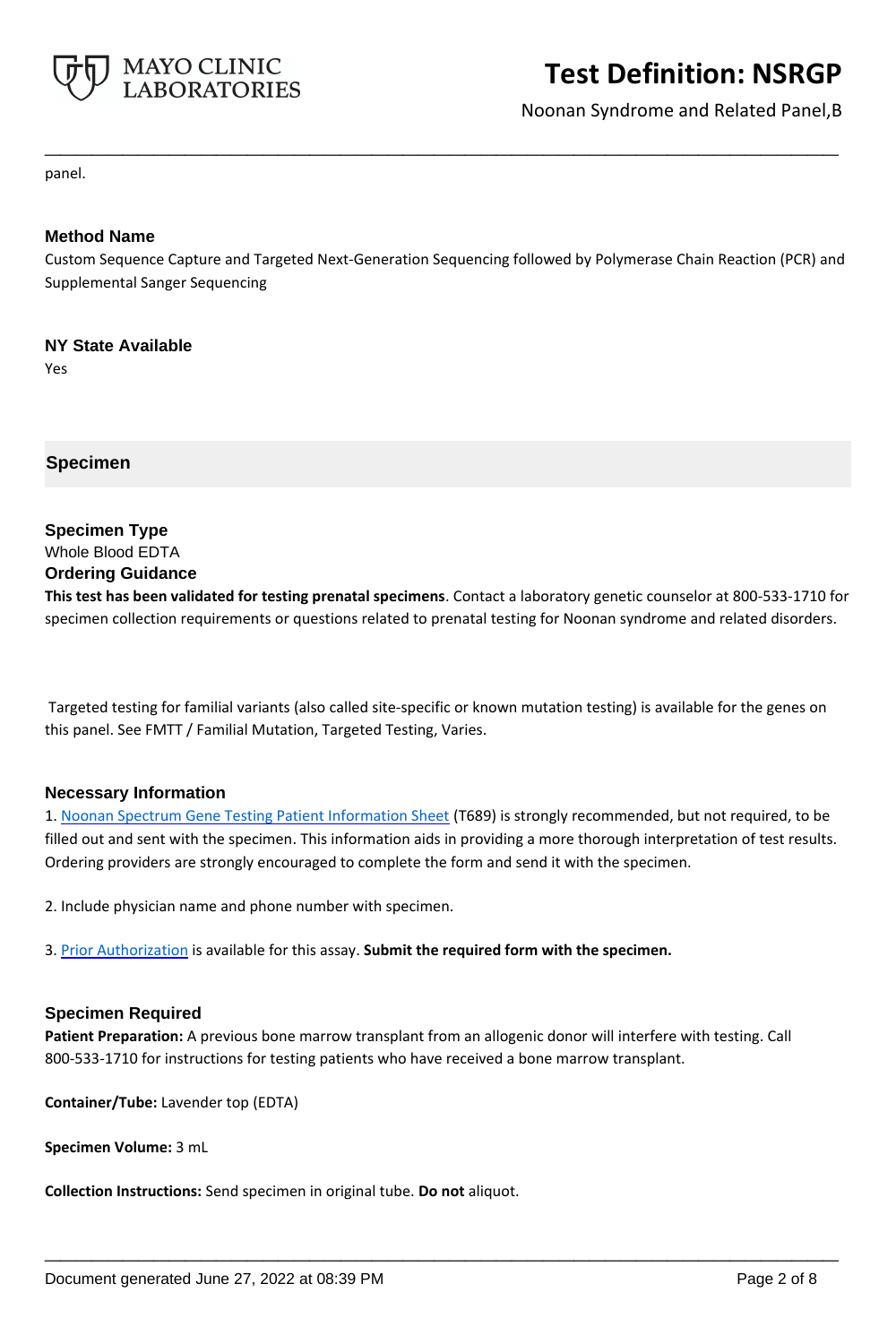

Noonan Syndrome and Related Panel,B

### **Forms**

1. **New York Clients-Informed consent is required.** Document on the request form or electronic order that a copy is on file. The following documents are available:

**\_\_\_\_\_\_\_\_\_\_\_\_\_\_\_\_\_\_\_\_\_\_\_\_\_\_\_\_\_\_\_\_\_\_\_\_\_\_\_\_\_\_\_\_\_\_\_\_\_\_\_**

- [-Informed Consent for Genetic Testing](https://www.mayocliniclabs.com/it-mmfiles/Informed_Consent_for_Genetic_Testing.pdf) (T576)
- [-Informed Consent for Genetic Testing-Spanish](https://www.mayocliniclabs.com/it-mmfiles/Informed_Consent_for_Genetic_Testing__Spanish_.pdf) (T826)
- 2. [Noonan Spectrum Gene Testing Patient Information Sheet](http://www.mayocliniclabs.com/it-mmfiles/Noonan_Spectrum_Gene_Testing_Pt_Info_Sheetmc1235-172.pdf) (T689)
- 3. [Noonan Syndrome and Related Disorders Multi-Gene Panel Prior Authorization Ordering Instructions](http://www.mayocliniclabs.com/it-mmfiles/Noonan_Syndrome_and_Related_Disorders_Multi-Gene_Panel_Prior_Authorization_Ordering_Instructions.pdf)
- 4. If not ordering electronically, complete, print, and send a [Cardiovascular Test Request](https://www.mayocliniclabs.com/it-mmfiles/cardiovascular-request-form.pdf) (T724) with the specimen.

### **Reject Due To**

All specimens will be evaluated at Mayo Clinic Laboratories for test suitability.

### **Specimen Minimum Volume**

1 mL

## **Specimen Stability Information**

| Specimen Type    | Temperature         | <b>Time</b> | <b>Special Container</b> |
|------------------|---------------------|-------------|--------------------------|
| Whole Blood EDTA | Ambient (preferred) |             |                          |
|                  | Refrigerated        |             |                          |

## **Clinical & Interpretive**

## **Clinical Information**

Noonan syndrome (NS) is an autosomal dominant disorder of variable expressivity characterized by short stature, congenital heart defects, characteristic facial dysmorphology, unusual chest shape, developmental delay of varying degree, cryptorchidism, and coagulation defects, among other features.

Heart defects include pulmonary valve stenosis (20%-50%), hypertrophic cardiomyopathy (20%-30%), atrial septal defects (6%-10%), ventricular septal defects (approximately 5%), and patent ductus arteriosus (approximately 3%). Facial features, which tend to change with age, may include hypertelorism, downward-slanting eyes, epicanthal folds, and low-set and posteriorly rotated ears. Mild intellectual disability is seen in up to one-third of adults.

The incidence of NS is estimated to be between 1 in 1000 and 1 in 2500, although subtle expression in adulthood may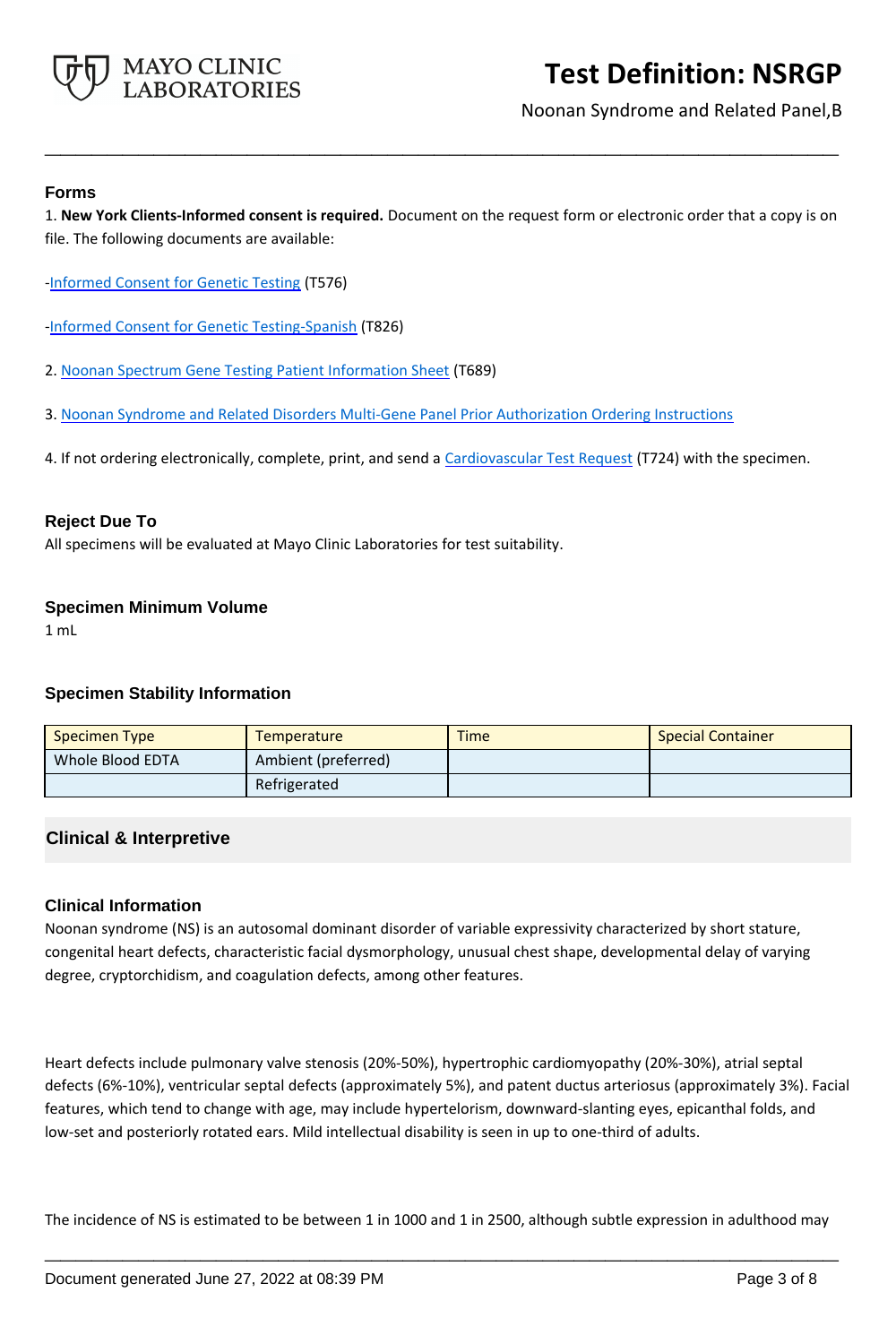

Noonan Syndrome and Related Panel,B

cause this number to be an underestimate. NS is genetically heterogeneous, with 4 genes currently associated with the majority of cases: PTPN11, RAF1, SOS1, and KRAS. Heterozygous variants in NRAS, HRAS, BRAF, SHOC2, MAP2K1, MAP2K2, and CBL have also been associated with a smaller percentage of NS and related phenotypes. All of these genes are involved in a common signal transduction pathway known as the Ras-mitogen-activated protein kinase (MAPK) pathway. The MAPK pathway is important for cell growth, differentiation, senescence, and death. Molecular genetic testing of all of the known genes identifies a variant in approximately 75% of affected individuals. NS can be sporadic and due to new variants; however, an affected parent can be recognized in 30% to 75% of families.

**\_\_\_\_\_\_\_\_\_\_\_\_\_\_\_\_\_\_\_\_\_\_\_\_\_\_\_\_\_\_\_\_\_\_\_\_\_\_\_\_\_\_\_\_\_\_\_\_\_\_\_**

Some studies have shown that there is a genotype-phenotype correlation associated with NS. An analysis of a large cohort of individuals with NS has suggested that PTPN11 variants are more likely to be found when pulmonary stenosis is present, while hypertrophic cardiomyopathy is commonly associated with RAF1 variants, but rarely associated with PTPN11.

A number of related disorders exist that have phenotypic overlap with NS and are caused by variants in the same group of genes. PTPN11 and RAF1 variants have been associated with LEOPARD (lentigines, electrocardiographic conduction abnormalities, ocular hypertelorism, pulmonic stenosis, abnormal genitalia, retardation of growth, and deafness) syndrome, an autosomal dominant disorder sharing several clinical features with NS. Variants in BRAF, MAP2K1, MAP2K2, and KRAS have been identified in individuals with cardiofaciocutaneous (CFC) syndrome, a condition involving congenital heart defects, cutaneous abnormalities, Noonan-like facial features, and severe psychomotor developmental delay. Costello syndrome, which is characterized by coarse facies, short stature, distinctive hand posture and appearance, severe feeding difficulty, failure to thrive, cardiac anomalies, and developmental disability has been primarily associated with variants in HRAS. Variation in SHOC2 has been associated with a distinctive phenotype involving features of NS and loose anagen hair.

| Gene        | Protein                            | <b>Inheritanc</b> | Disease association           |
|-------------|------------------------------------|-------------------|-------------------------------|
|             |                                    | e                 |                               |
| <b>BRAF</b> | V-RAF murine sarcoma viral         | <b>AD</b>         | Noonan/CFC/Costello syndrome  |
|             | oncogene homolog b1                |                   |                               |
| <b>CBL</b>  | CAS-BR-M murine ecotropic          | AD                | Noonan syndrome-like disorder |
|             | retroviral transforming sequence   |                   |                               |
|             | homolog                            |                   |                               |
| <b>HRAS</b> | V-HA-RAS Harvey rat sarcoma viral  | AD                | Costello syndrome             |
|             | oncogene homolog                   |                   |                               |
| <b>KRAS</b> | V-KI-RAS Kirsten rat sarcoma viral | <b>AD</b>         | Noonan/CFC/Costello syndrome  |
|             | oncogene homolog                   |                   |                               |
| MAP2K1      | Mitogen-activated protein kinase   | AD                | Noonan/CFC                    |
|             | kinase 1                           |                   |                               |
| MAP2K2      | Mitogen-activated protein kinase   | AD                | Noonan/CFC                    |

**\_\_\_\_\_\_\_\_\_\_\_\_\_\_\_\_\_\_\_\_\_\_\_\_\_\_\_\_\_\_\_\_\_\_\_\_\_\_\_\_\_\_\_\_\_\_\_\_\_\_\_**

## **Genes included in the Noonan Syndrome and Related Disorders Multi-Gene Panel**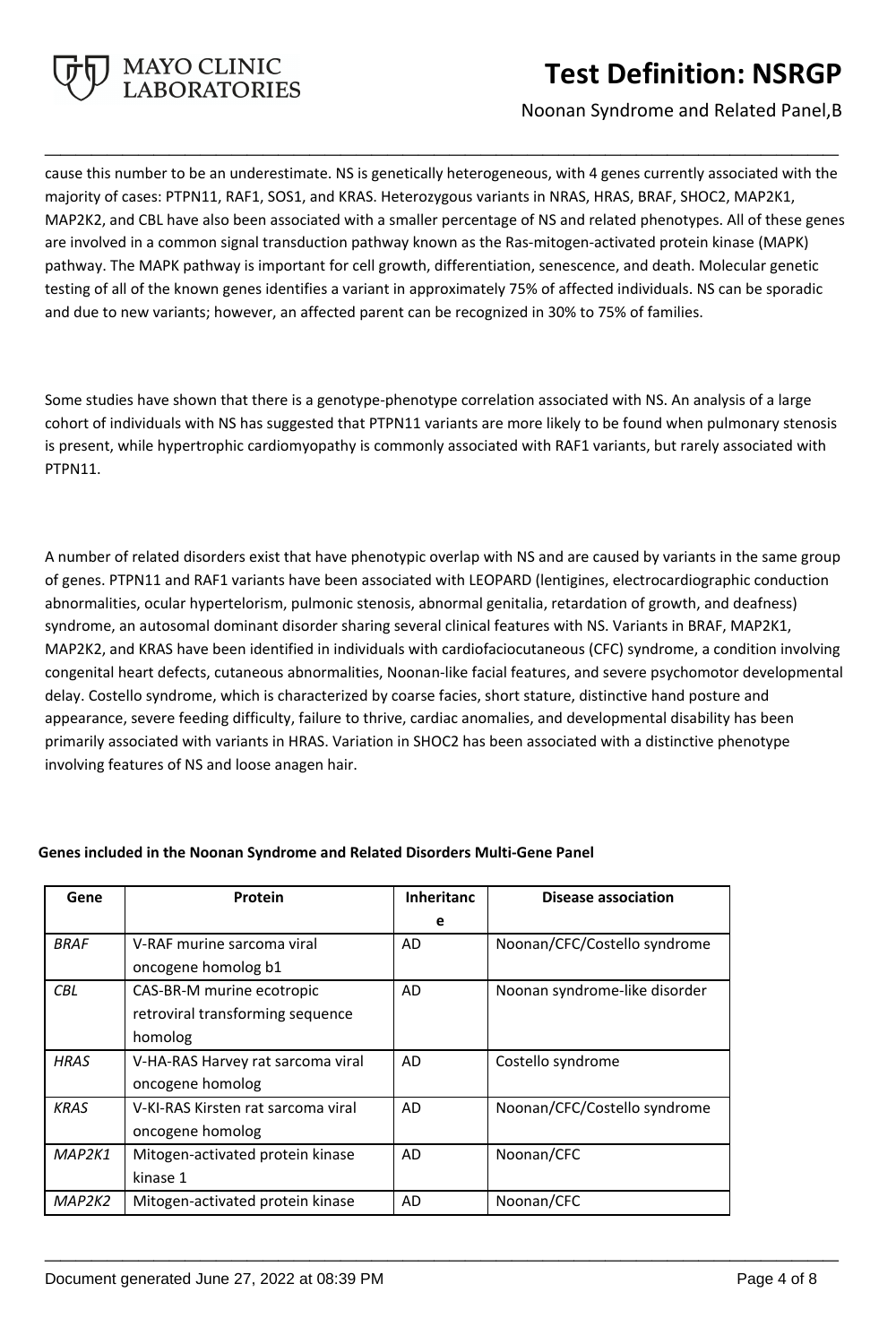

Noonan Syndrome and Related Panel,B

|                   | kinase 2                         |           |                                 |
|-------------------|----------------------------------|-----------|---------------------------------|
| <b>NRAS</b>       | Neuroblastoma ras viral oncogene | AD        | Noonan syndrome                 |
|                   | homolog                          |           |                                 |
| PTPN11            | Protein-tyrosine phosphatase,    | AD        | Noonan/CFC/LEOPARD syndrome     |
|                   | nonreceptor-type, 11             |           |                                 |
| RAF1              | V-raf-1 murine leukemia viral    | AD        | Noonan/LEOPARD syndrome         |
|                   | oncogene homolog 1               |           |                                 |
| SHOC <sub>2</sub> | Suppressor of clear, c. Elegans, | <b>AD</b> | Noonan-syndrome like with loose |
|                   | homolog of                       |           | anagen hair                     |
| SOS <sub>1</sub>  | Son of sevenless, drosophila,    | AD        | Noonan-syndrome like with loose |
|                   | homolog 1                        |           | anagen hair                     |

**\_\_\_\_\_\_\_\_\_\_\_\_\_\_\_\_\_\_\_\_\_\_\_\_\_\_\_\_\_\_\_\_\_\_\_\_\_\_\_\_\_\_\_\_\_\_\_\_\_\_\_**

Abbreviations: Autosomal dominant (AD)

## **Reference Values**

All specimens will be evaluated at Mayo Clinic Laboratories for test suitability.

### **Interpretation**

Evaluation and categorization of variants is performed using the most recent published American College of Medical Genetics and Genomics (ACMG) recommendations as a guideline.(1) Variants are classified based on known, predicted, or possible pathogenicity and reported with interpretive comments detailing their potential or known significance.

Multiple in silico evaluation tools may be used to assist in the interpretation of these results. The accuracy of predictions made by in silico evaluation tools is highly dependent upon the data available for a given gene, and predictions made by these tools may change over time. Results from in silico evaluation tools should be interpreted with caution and professional clinical judgment.

## **Cautions**

Clinical Correlations:

Some individuals who have involvement of 1 or more of the genes on the panel may have a variant that is not identified by the methods performed (eg, promoter variants, deep intronic variants). The absence of a variant, therefore, does not eliminate the possibility of Noonan syndrome (NS) or a related disorder.

**\_\_\_\_\_\_\_\_\_\_\_\_\_\_\_\_\_\_\_\_\_\_\_\_\_\_\_\_\_\_\_\_\_\_\_\_\_\_\_\_\_\_\_\_\_\_\_\_\_\_\_**

Test results should be interpreted in context of clinical findings, family history, and other laboratory data. Misinterpretation of results may occur if the information provided is inaccurate or incomplete.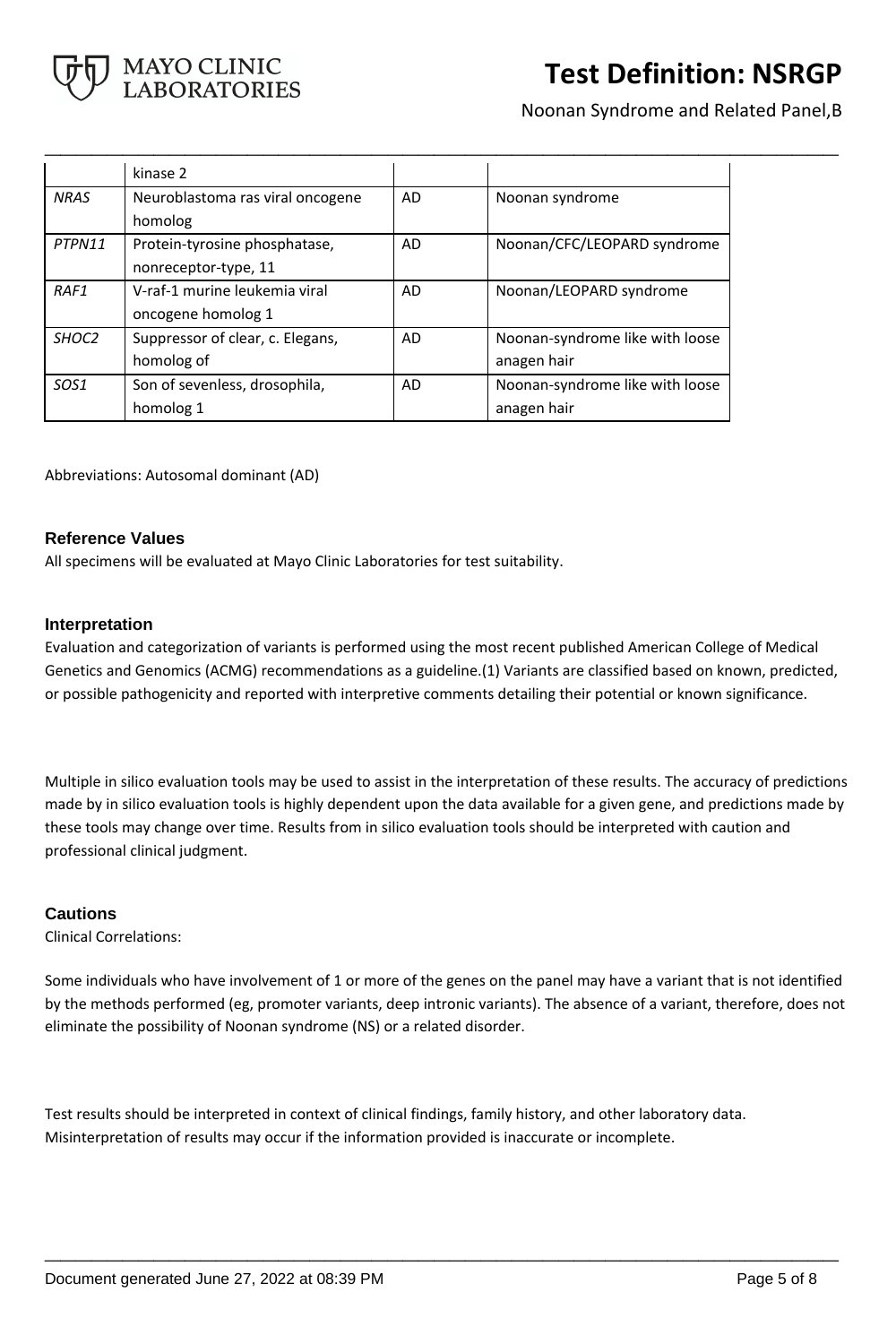

Noonan Syndrome and Related Panel,B

If testing was performed because of a family history of NS or a related disorder, it is often useful to first test an affected family member. Identification of a pathogenic variant in an affected individual would allow for more informative testing of at-risk individuals.

**\_\_\_\_\_\_\_\_\_\_\_\_\_\_\_\_\_\_\_\_\_\_\_\_\_\_\_\_\_\_\_\_\_\_\_\_\_\_\_\_\_\_\_\_\_\_\_\_\_\_\_**

If clinical or family history suggests that a detected variant may be somatic and not germline, additional genetic testing of alternate tissue types or appropriate counseling and medical management may be indicated. In addition, a negative result does not preclude the presence of a somatic variant at low (<10%) variant allele frequency.

### Technical Limitations:

Next-generation sequencing may not detect all types of genetic variants. Additionally, rare alterations (ie, polymorphisms) may be present that could lead to false-negative or false-positive results. If results do not match clinical findings, consider alternative methods for analyzing these genes, such as Sanger sequencing or large deletion/duplication analysis.

If the patient has had an allogeneic blood or marrow transplant or a recent (ie, less than 6 weeks from time of sample collection) heterologous blood transfusion these results may be inaccurate due to the presence of donor DNA.

Reclassification of Variants Policy:

At this time, it is not standard practice for the laboratory to systematically review likely pathogenic variants or variants of uncertain significance that are detected and reported. The laboratory encourages health care providers to contact the laboratory at any time to learn how the status of a particular variant may have changed over time.

Contact the laboratory if additional information is required regarding the transcript or human genome assembly used for the analysis of this patient's results.

## **Clinical Reference**

1. Richards S, Aziz N, Bale S, et al: Standards and guidelines for the interpretation of sequence variants: a joint consensus recommendation of the American College of Medical Genetics and Genomics and the Association for Molecular Pathology. Genet Med. 2015 May;17(5):405-424

2.Tartaglia M, Gelb BD, Zenker M: Noonan syndrome and clinically related disorders. Best Pract Res Clin Endocrinol Metab. 2011 Feb;25(1):161-179

3. Rauen KA: Cardiofaciocutaneous syndrome. In: Adam MP, Ardinger HH, Pagon RA, et al, eds. GeneReviews [Internet].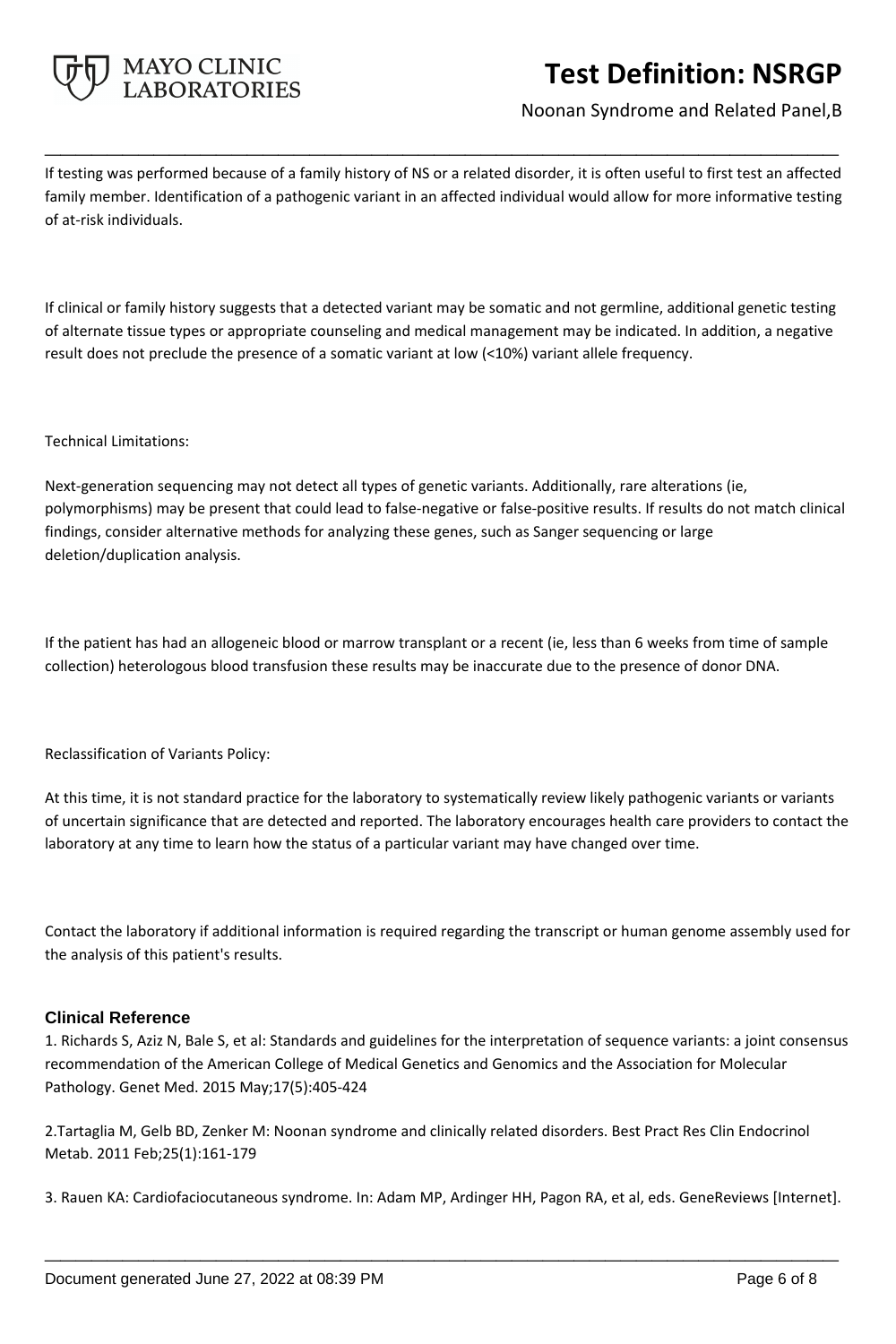

Noonan Syndrome and Related Panel,B

University of Washington, Seattle; 2007. Updated March 3, 2016. Accessed August 2, 2021. Available at www.ncbi.nlm.nih.gov/books/NBK1186/

4. Allanson JE, Roberts AE: Noonan syndrome. In: Adam MP, Ardinger HH, Pagon RA, et al, eds. GeneReviews [Internet]. University of Washington. Seattle; 2001. Updated August 8, 2019. Accessed August 2, 2021. Available at www.ncbi.nlm.nih.gov/books/NBK1124/

**\_\_\_\_\_\_\_\_\_\_\_\_\_\_\_\_\_\_\_\_\_\_\_\_\_\_\_\_\_\_\_\_\_\_\_\_\_\_\_\_\_\_\_\_\_\_\_\_\_\_\_**

5. Gripp KW, Rauen KA: Costello syndrome. In: Adam MP, Ardinger HH, Pagon RA, et al, eds. GeneReviews [Internet]. University of Washington, Seattle; 2006. Updated August 29, 2019. Accessed August 2, 2021. Available at www.ncbi.nlm.nih.gov/books/NBK1507/

6. Gelb BD, Tartaglia M: Noonan syndrome with multiple lentigines. In: Adam MP, Ardinger HH, Pagon RA, et al, eds. GeneReviews [Internet]. University of Washington, Seattle; 2007. Updated May 14, 2015. Accessed August 2, 2021. Available at www.ncbi.nlm.nih.gov/books/NBK1383/

## **Performance**

## **Method Description**

Next-generation sequencing (NGS) is performed using an Illumina instrument with paired-end reads. The DNA is prepared for NGS using a custom Agilent SureSelect Target Enrichment System. Data is analyzed with a bioinformatics software pipeline. Supplemental and/or confirmatory Sanger sequencing is performed when necessary.(Unpublished Mayo method)

**\_\_\_\_\_\_\_\_\_\_\_\_\_\_\_\_\_\_\_\_\_\_\_\_\_\_\_\_\_\_\_\_\_\_\_\_\_\_\_\_\_\_\_\_\_\_\_\_\_\_\_**

Genes analyzed: *BRAF, CBL, HRAS, KRAS, MAP2K1, MAP2K2, NRAS, PTPN11, RAF1, SHOC2,* and *SOS1.*

**PDF Report** No

**Specimen Retention Time** Extracted DNA: 2 months

**Performing Laboratory Location** Rochester

**Fees & Codes**